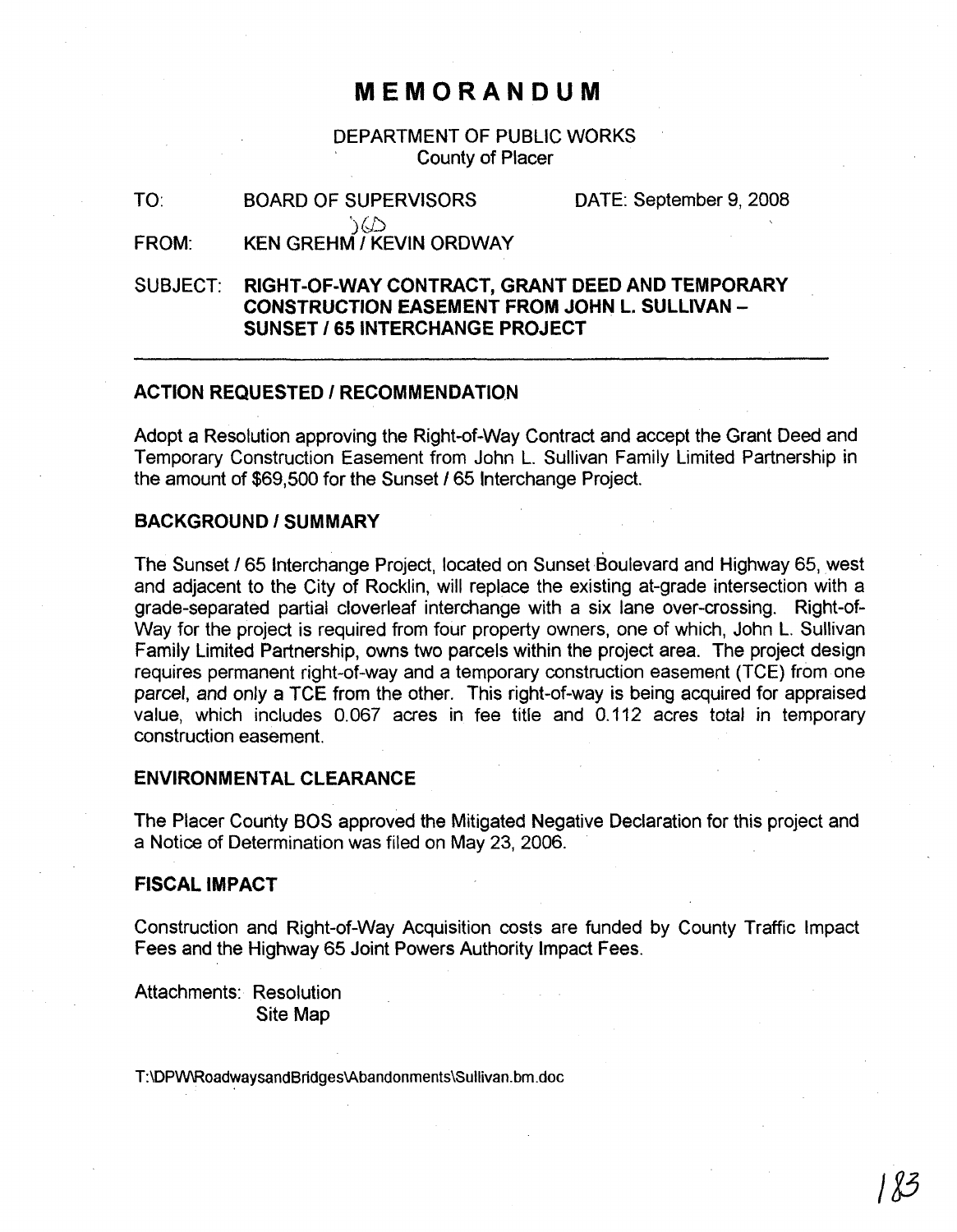# Before the Board of Supervisors County of Placer, State of California

In the matter of: A RESOLUTION APPROVING Resol. No: . AND AUTHORIZING THE CHAIRMAN TO EXECUTE THE RIGHT-OF-WAY CONTRACT Ord. No: . BETWEEN JOHN L. SULLIVAN AND THE COUNTY OF PLACER AND ACCEPT THE GRANT DEED AND TEMPORARY CONSTRUCTION First Reading: .. EASEMENT.

The following RESOLUTION was duly passed by the Board of Supervisors

of the County of Placer at a regular meeting held **Common County of Placer at a regular meeting** held

by the following vote on roll call:

Ayes:

Noes:

Absent:

Signed and approved by me after its passage.

Chairman, Board of Supervisors

Attest: Clerk of said Board

BE IT RESOLVED by the Board of Supervisors of the County of Placer, State of California, that the attached Right-of-Way Contract between John L. Sullivan Family Limited Partnership and the County of Placer are hereby approved and the Chairman is authorized to execute the contract on behalf of Placer County and accept the Grant Deed and Temporary Construction Easement.

T:\DPW\RoadwaysandBridgeslAbandonments\Sullivan.res.doc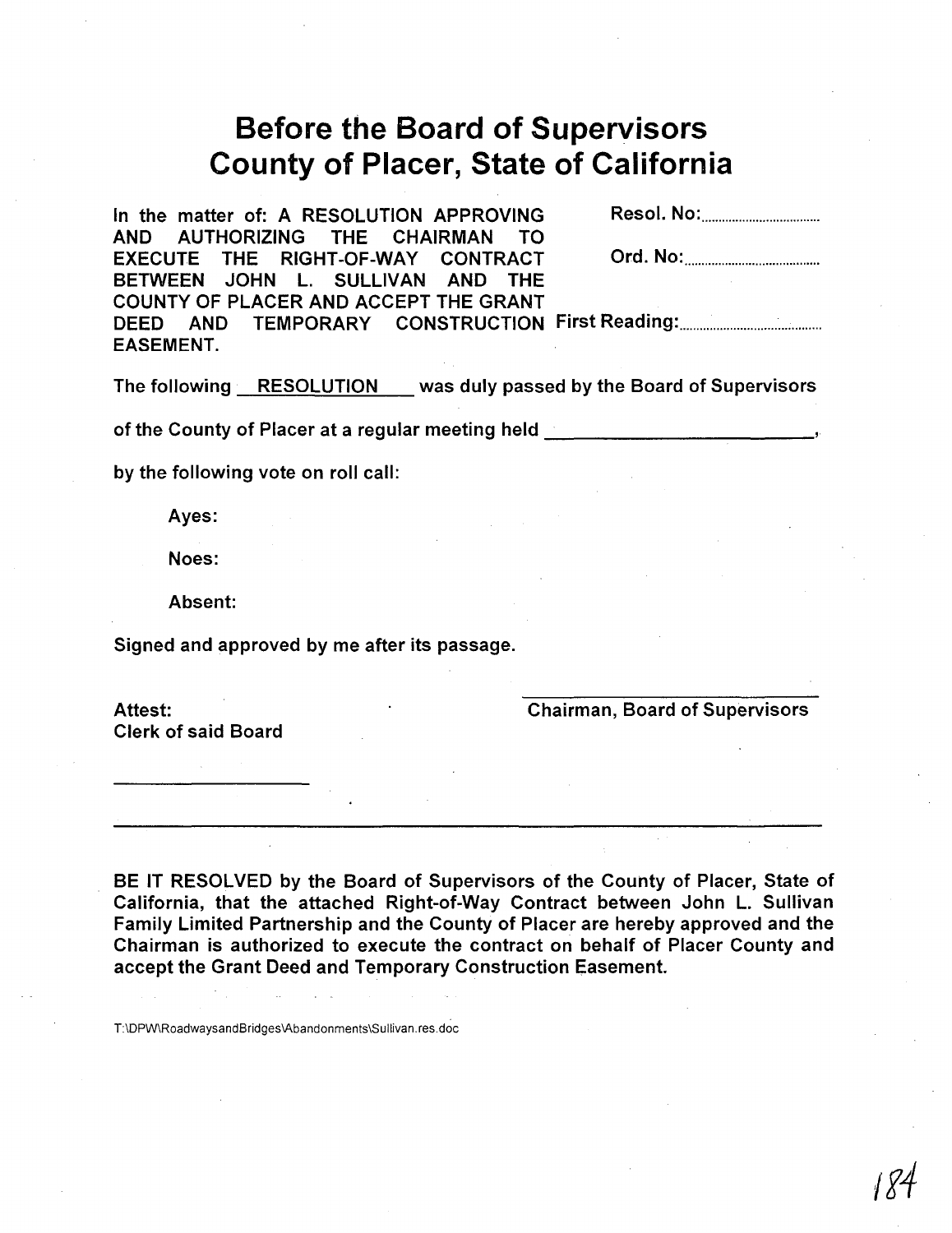